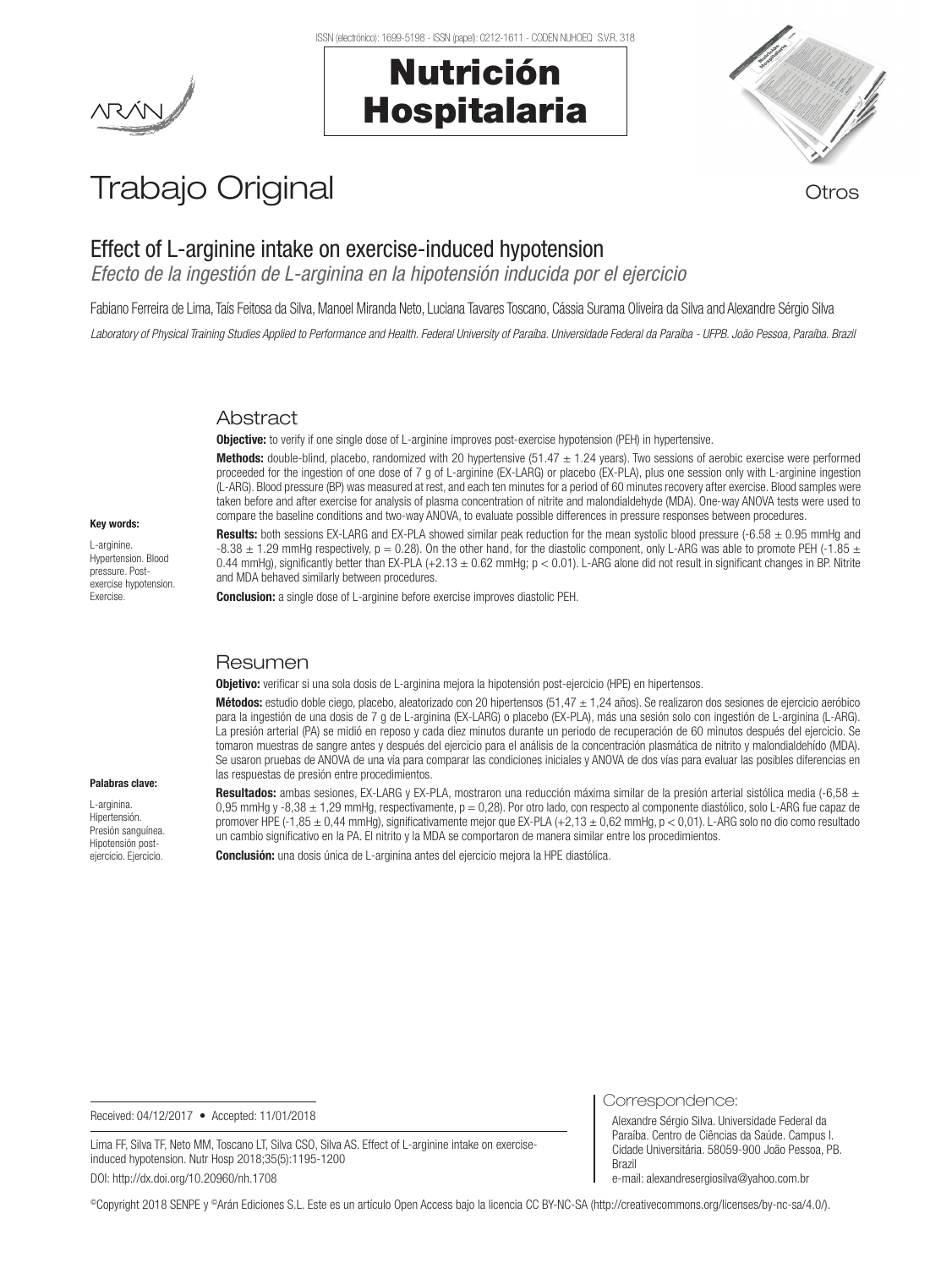## **INTRODUCTION**

While hypertensive have lower endothelial function for nitric oxide (NO) synthesis (1), and greater sympathetic activity at rest (2), L-arginine supplementation for four to 24 weeks promotes blood pressure (BP) reduction (3-6). These authors argue the low endothelial capacity for NO production in patients before supplementation, which was explained by the low bioavailability of the L-arginine substrate, so that supplementation stimulated an improvement in endothelial activity (6,7) and improved blood flow (8).

A single session of aerobic exercise can promote a significant reduction of BP, a phenomenon called post-exercise hypotension (PEH) (9). Exercise increases blood flow in order to promote a shear stress phenomenon which induces NO production (10,11). But no studies evaluated whether an increased production of NO would also accompany BP reduction with L-arginine supplementation.

Even though exercise is able to increase NO synthesis and, consequently, results in a reduction of post-exercise BP, low endothelial capacity may limit this response. Although previous data show that chronic L-arginine supplementation protocols reduce BP and increase NO production at rest, it is not known whether ingestion of a single dose of this aminoacid prior to an exercise session would also increase NO production in response to shear stress exercise-induced. The practical implication of this is that a possible increase in NO production could potentiate PEH.

Therefore, the aim of this study is to verify if a dose of L-arginine improves post-exercise hypotension, increases NO production and reduces oxidative stress o in middle-aged hypertensive patients.

### MATERIALS AND METHODS

## SUBJECTS OF STUDY AND ETHICAL ISSUES

The study was conducted with 20 diagnosed hypertensive patients (51.47  $\pm$  1.24 years), five men, previously sedentary, who did not use nitrate drugs, betablockers and calcium channel blockers, no history of supplementation with L-arginine, non-diabetics, and non-menopausal women. Subjects who changed the medication and missed at least one of the experimental protocols were excluded. The project was previously approved by the ethics committee in research with human beings of the University Hospital Lauro Wanderley, under protocol 625/10. All subjects were asked to sign the free and informed consent form according to Resolution 466/12 of the National Health Council.

### STUDY DESIGN

This was a randomized, double-blind, placebo-controlled clinical trial. Three procedures were performed with 48-hour intervals: two sessions of aerobic exercise with previous ingestion of L-arginine (EX-LARG) or placebo (EX-PLA) and one with L-arginine

intake without exercise (L-ARG) (www.randomizer.org). BP was recorded at rest and every ten minutes during a recovery period of 60 minutes after exercise or in an equivalent period in the non-exercise procedure. Blood samples were taken at rest and immediately after exercise or at equivalent times in the protocol without exercise for further analysis of the serum concentration of malondialdehyde (MDA) and nitrite.

## ADAPTATION OF THE EXERCISE PROTOCOL

Volunteers performed three to five adaptation sessions at intervals of at least 24 hours until they were able to walk for 60 minutes at a minimum intensity of 60% of the maximum heart rate (MHR), which was estimated from the Bruce equation (1974) (12).

## EXERCISE PROTOCOL

Twenty-four hours after the last adaptation session the volunteers were invited to start the treadmill exercise lasting 60 minutes. The volunteers were instructed to stay in the target training zone, prescribed by the researchers and characterized by intensity between 60% and 85% of the MHR, as proposed by Karvonen (1957) (13). The intensity was controlled by the heart rate (HR) measurement using a Polar RS800CX® cardiometer (Polar ElectroOy, Kempele, Finland) and subjective effort perception through the scale proposed by Borg (1982) (14), with a score of 6 to 20. These measures were performed every ten minutes during the physical exercise. The sessions were performed in the afternoon, between 1 pm and 6 pm.

## SUPPLEMENTATION PROTOCOL

L-arginine supplementation and the placebo were produced in a handling laboratory and previously passed a certification examination. Seven grams of lemon-flavor L-arginine or equally flavored placebo (Starch), both diluted in 100 ml of water, were administered. This amount of L-arginine was based on the study by Lima et al. (2012) (6). The ingestion took place 30 minutes before the start of the experimental sessions. The volunteers were instructed not to ingest food sources of L-arginine for a period of 24 hours before each session. Accordingly, they received a list of foods rich in L-arginine that should be avoided in this period.

### MEASURES OF BLOOD PRESSURE

Blood pressure measures were recorded after ten minutes at rest in the sitting position, immediately at the end of the exercise and every ten minutes during the recovery period of the exercise (60 minutes) or in an equivalent period in the non-exercise procedure. BP measurements were performed by the auscultatory method and always by a single evaluator throughout the whole data collection process, following the VI Brazilian Guidelines for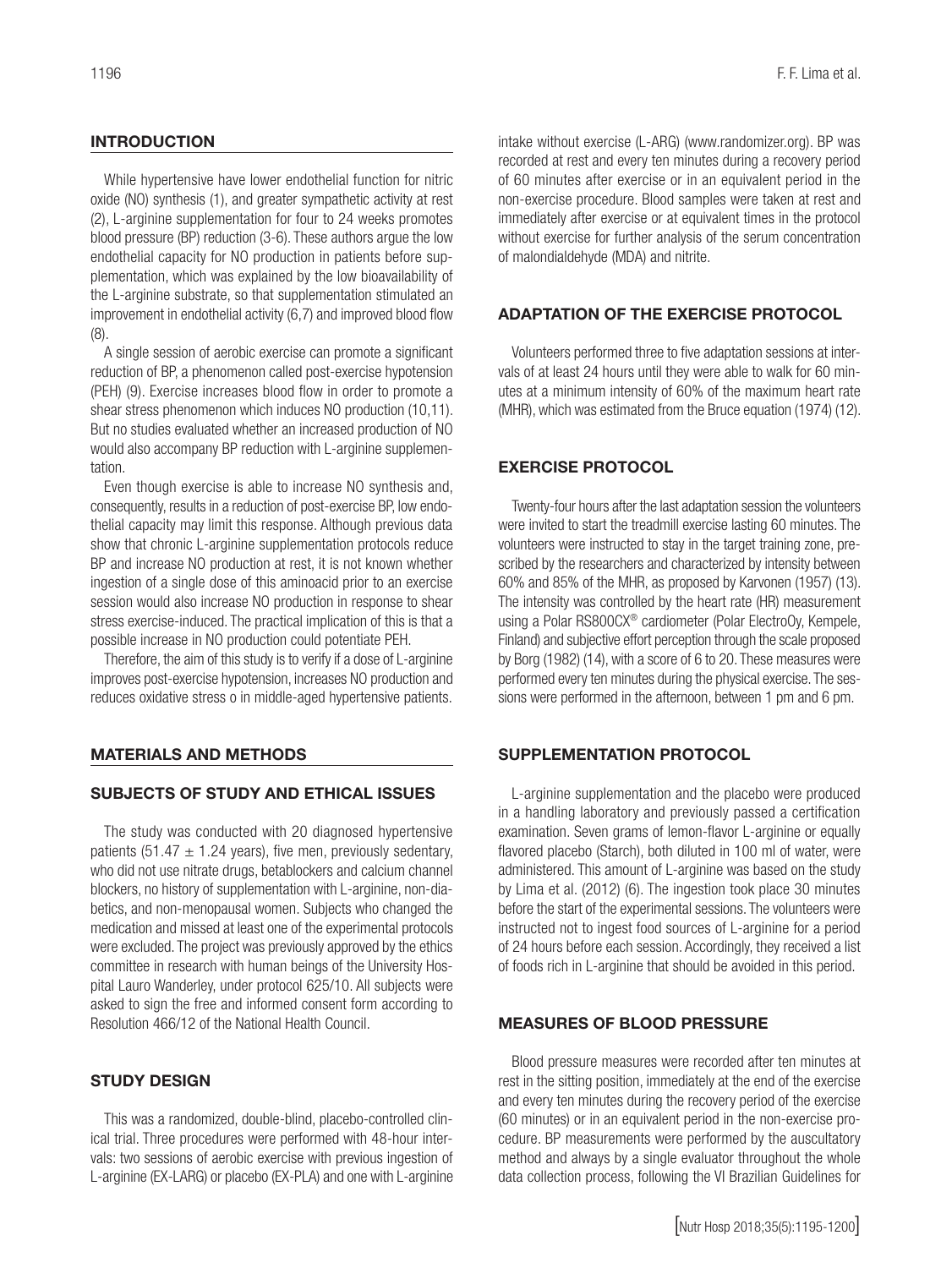Hypertension of the Brazilian Society of Cardiology, Brazilian Society of Nephrology and Brazilian Society of Hypertension (15). The instrument used was a Welch Allyn® aneroid sphygmomanometer (Welch Allyn Inc., New York, USA), previously calibrated against a mercury column.

#### BIOCHEMICAL ANALYZES

Blood samples were taken at rest (before L-arginine or placebo ingestion) and immediately after exercise or at equivalent times in the non-exercise protocol for further analysis of the serum concentration of MDA and nitrite. Six ml of blood were collected from the antecubital vein in heparinized tubes and centrifuged at 3,000 rpm for 20 minutes. The plasma was separated and refrigerated until analysis.

Plasma concentration of nitrite was measured using the Griess reagent method. The reagent was prepared using equal parts of 5% phosphoric acid, 0.1% N-1-naphthylenediamine (NEED), 1% sulfanylamide in 5% phosphoric acid and distilled water. For the assay, 100 μl of the 10% homogenate supernatant, made with potassium phosphate buffer, in 100 μl of the Griess reagent were added. To the blank, 100 μl of the reagent were added in 100 μl of buffer and to obtain the standard curve serial dilutions (100, 50, 25 12.5, 6.25, 3.12, 1.56 μM) of nitrite were made. The entire assay was done on a 96-well plate and the reading was made in the absorbance range of 560 nm.

The evaluation of the oxidizing activity was quantified by means of the reaction of the thiobarbituric acid or MDA with the products of decomposition of the hydroperoxides. For this, 250 μl of the sample were added to KCI and incubated in a 37 °C water bath for 60 minutes. Thereafter, the mixture was precipitated with 35% AA perchloric acid and centrifuged at 14,000 rpm for ten minutes at 4 °C. The supernatant was transferred to new ependorfs and 400 μl of 0.6% thiobarbituric acid were added and incubated at 95-100 °C for 30 minutes. After cooling, the material was read in a spectrophotometer at a wavelength of 532 nm.

#### STATISTICAL ANALYSIS

Data were initially tested for normality and homogeneity by the Shapiro-Wilk and Levene tests. One-way ANOVA tests were used to compare the baseline conditions on the four days of procedures and two-way ANOVA was used to evaluate possible differences in pressure responses and autonomic variability between procedures, always adopting a 95% confidence level ( $p < 0.05$ ). Instat 3.0 software (GraphPAd Instat, San Diego, CA, USA) was used. The program GPower 3.1.7 was used to calculate the effect size (16).

#### RESULTS

Table I presents the conditions of the volunteers. The volunteers were obese (32.64  $\pm$  5.20 kg/m<sup>2</sup>) and had no diagnosis of dia1197

betes or other cardiovascular diseases besides hypertension. All were treated with antihypertensive medication and on the days of the experimental procedures, they presented pressure values compatible with controlled blood pressure levels. The values of BP, HR, nitrite and MDA were statistically similar at these moments prior to the study procedures.

In the exercise sessions, they reported between  $9.60 \pm 2.47$ and  $13.11 \pm 3.38$  points on the effort perception scale, as shown in figure 1. Despite having performed the exercises within the range suitable for perceiving effort, the intensity measured by the HR was only between 28.28% and 50.60% of the MHR with a mean of 41.10%. In any case, the two exercise sessions were performed with intensities quite similar to each other.

The figure 2A presents the difference between the mean of the six post-exercise BP measures and the baseline values for the three procedures performed. In the two procedures in which the volunteers exercised, a statistically significant mean BP reduction of  $-6.58 \pm 0.95$  mmHg and  $-8.38 \pm 1.29$  mmHg, respectively, occurred for EX-LARG and EX-PLA in relation to the pre-exercise value. Meanwhile, the mean pressure value of the six measures of the moments corresponding to the post-exercise value of the L-ARG procedure  $(+4.30 \pm 1.12 \text{ mm}$ Hg) was significantly higher in relation to the exercise procedures. These data demonstrate the occurrence of PEH after exercise, with effect size calculated at 3.0 and 2.6 for EX-LARG and EX-PLA, respectively. However, when EX-LARG and EX-PLA are compared, there is no statistical difference between these procedures ( $p = 0.28$ ). In figure 2A, details of BP values can be visualized by the variation between the values every ten minutes post-exercise and the baseline moments. EX-LARG and EX-PLA were significantly lower in relation to the L-ARG procedure after 40 min post-exercise. However, no differences were noted between the two exercise procedures (EX-LARG and EX-PLA) at any of the post-exercise BP measurement moments.

Table I. Conditions of the study variables at the moments preceding the experimental procedures

|                             | <b>EX-LARG</b>    | <b>EX-PLA</b>    | <b>L-ARG</b>      |
|-----------------------------|-------------------|------------------|-------------------|
| <b>RHR</b><br>(bpm)         | $83.30 \pm 2.95$  | $76.72 \pm 3.44$ | $77.20 \pm 2.01$  |
| <b>RSBP</b><br>(mmHg)       | $124.11 \pm 5.07$ | $120.22 \pm 3.6$ | $113.20 \pm 3.58$ |
| <b>RDBP</b><br>(mmHg)       | $80.32 \pm 3.19$  | $78.09 \pm 3.64$ | $74.20 \pm 1.83$  |
| <b>Nitrito</b><br>$(\mu M)$ | $5.92 \pm 3.20$   | $8.75 \pm 3.11$  | $10.97 \pm 2.07$  |
| MDA (µM)                    | $7.20 \pm 1.22$   | $6.73 \pm 1.12$  | $6.30 \pm 1.06$   |

*RHR: resting heart rate; RSBP: resting systolic blood pressure; RDBP: resting diastolic blood pressure; MDA: malondialdehyde. Data is average and standard error. There were no statistically significant differences between the rest data (p < 0.05).*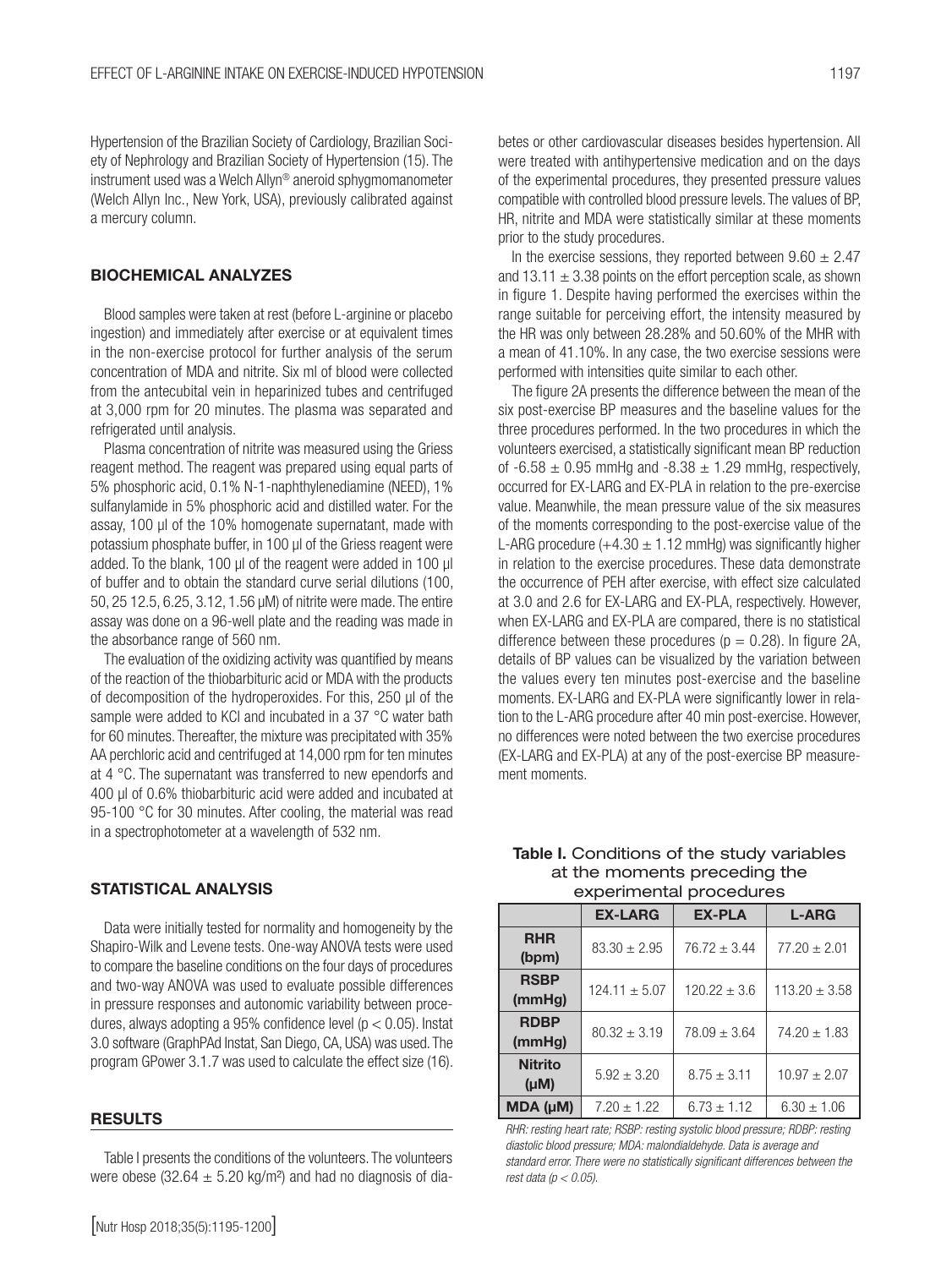

#### Figure 1.

Subjective effort perception and heart rate behavior during the exercise sessions of the experimental procedure. Data is average and standard error. \*Statistical difference

Regarding the response of the post-exercise diastolic component, we observed that the mean of the six post-exercise blood pressure measurements in relation to baseline EX-LARG, EX-PLA and L-ARG values was -1.85  $\pm$  0.44 mmHg, +2.13  $\pm$  0.62 mmHg and +3.81  $\pm$  0.79 mmHg, respectively (Fig. 2B). Descriptively, it is noted that PEH occurred only in the EX-LARG procedure, which is statistically confirmed in both the EX-LARG comparison for EX-PLA and the EX-LARG for L-ARG with effect size of 0.82 for the hypotensive

effect of EX-LARG. Figure 2B shows the diastolic behavior in detail for the variation between each post-exercise measure with the baseline values. By this analysis, the pressure reduction observed in the EX-LARG procedure was significantly lower than EX-PLA at 20 minutes post-exercise. However, in the other moments, a statistical trend was observed for the lowest values observed in EX-LARG ( $p < 0.10$ ). In fact, some effect size was noted in all measures, ranging from 0.14 to 50 minutes up to 0.82 at 20 minutes post-exercise.



#### Figure 2.

Delta values of SBP and DBP between rest and post-exercise recovery period. Data is average and standard error. \*Statistical difference of the L-ARG procedure for the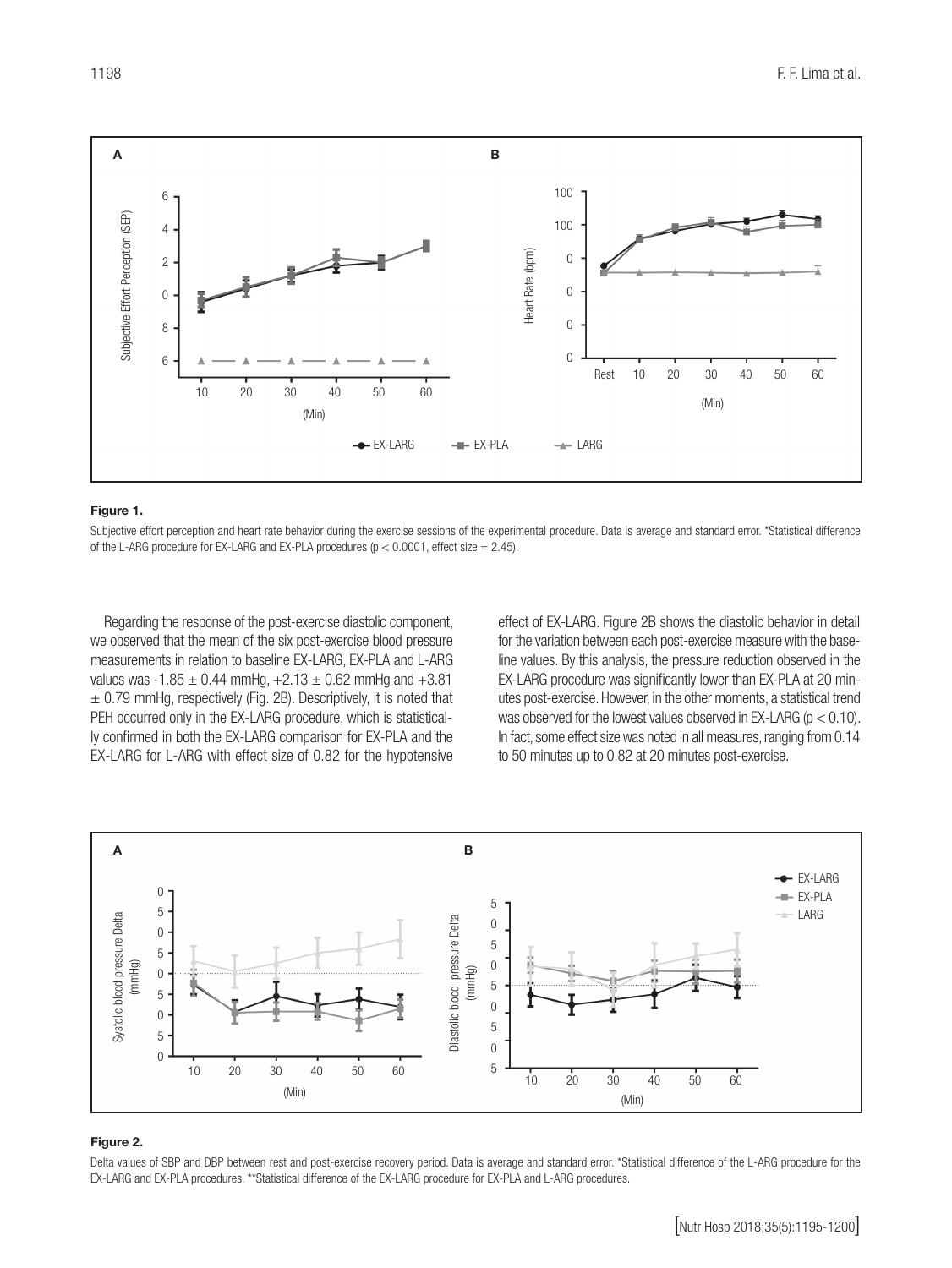Figure 3 shows the serum concentrations of nitrite and MDA in response to the experimental procedures. The EX-LARG and L-ARG procedures were not able to significantly alter nitrite and post-exercise MDA concentrations. However, it should be noted that while the EX-PLA procedure resulted in serum nitrite reduction (at a descriptive level and with effect size of 0.52), the exercise of the EX-LARG procedure resulted in an inverse behavior, with a descriptive increase of the nitrite concentration post-exercise and effect size of 1.0, which is almost 100% greater.

#### **DISCUSSION**

The data from this study show that ingestion of a dose of seven grams of L-arginine prior to an aerobic exercise session does not influence systolic BP and promotes a discrete but significant post-exercise diastolic hypotensive response compared to exercise performed without prior ingestion of L-arginine. L-arginine induces increases on post-exercise nitrite, while exercise alone results in decreased nitrite.

Reduction of resting BP after chronic L-arginine supplementation protocols has been pointed out in original studies (3,4) and is ratified in a meta-analysis by Dong et al. (2011) (5), where the authors used only studies that were randomized, double-blind and with control, with a total of 387 subjects who ingested L-arginine from four to 24 weeks and obtained significant reductions of 5.39 mmHg for systolic pressure and 2.66 mmHg for diastolic pressure. While in these studies the ingestion of L-arginine was chronic and BP data refer to the resting state, in the present study the effect of a single dose on post-exercise hypotension was evaluated. The unprecedented nature of this study makes it impossible to compare our results with previous data, but it supports the hypothesis that L-arginine could influence post-exercise pressure responses acutely.

Although the mean of the six post-exercise BP values (Fig. 2B) statistically indicated diastolic hypotensive response induced by



#### Figure 3.

Nitrite and MDA values. They are presented as mean and standard error of the mean. No statistically significant values for  $p < 0.05$ .

previous L-arginine ingestion in comparison with the other procedures, statistical differences were only noticed at 20 minutes. However, effect size of at least 0.14 was found. The implication of this is that a more consistent post-exercise diastolic hypotension induced by prior L-arginine ingestion would be better demonstrated with a sample of 34 people. Another parallel aspect that should be noted in relation to the magnitude of the post-exercise hypotensive response is that the volunteers started the procedures with well controlled BP. This may be a result of concomitant drug treatment and has not been discontinued during the study. Therefore, studying hypertensive patients with higher BP values and impaired endothelial function may result in a different effect than that found in this study. Regarding the possibility of intrinsic vasodilatation, it could be

determined by the vasodilatory agents derived from the vessel itself, of which it is known that the endothelial production of NO is the most potent and that L-arginine is the precursor of NO (17). Although the data have not shown statistical significance, an effect size almost 100% higher in the EX-LARG procedure than in the EX-PLA was noted. This indicates that an increase in sample size may statistically confirm this acute but only descriptive improvement of nitrite induced vasodilation resulting from the administration of a single dose of L-arginine prior to an exercise session. Chronically, Lima et al. (2012) showed that nitrite concentrations after exercise with chronic supplementation (four weeks) of L-arginine increased significantly by almost twice, accompanying the reduction of rest BP, and these data corroborate a previous study (3).

The present study has some limitations, such as the fact that volunteers were expected to perform exercise with intensity between 60% and 85% of maximum heart rate, but they did so below this range for at least the first half of the session. The causal factor was that they reported subjective perception of effort compatible with the desired intensity and refused to increase the speed of the treadmill until they reached the predicted heart rate. From the perspective of the observation of the effect of L-arginine, this may not represent an intervening factor, but the magnitude of the PEH may have been influenced by this methodological phenomenon. Finally, it should be considered that the study was done with non-menopausal women, so that the menstrual period as well as the use of a contraceptive could influence the results of the study. However, while there is no body of evidence regarding this possibility, previous studies (18,19) indicate that menopausal and non-menopausal women had the same effect of a training program physicist. However, in these, the chronic effect of the training was verified, whereas in the present study, acute responses to an exercise session were evaluated. Thus, although these influencing aspects were not considered in the present study, they cannot be discarded.

The implications that can be drawn from the data of this study are practical and scientific. The practical implication represents the unprecedented finding that the administration of L-arginine could be useful to improve the hypotensive effect of hypertensive patients who adopt physical exercise as a therapeutic tool. The scientific implication is that the data from this study are unprecedented, but the magnitude of the effect found was discrete, and only for diastolic blood pressure. This represents the need for these data to be